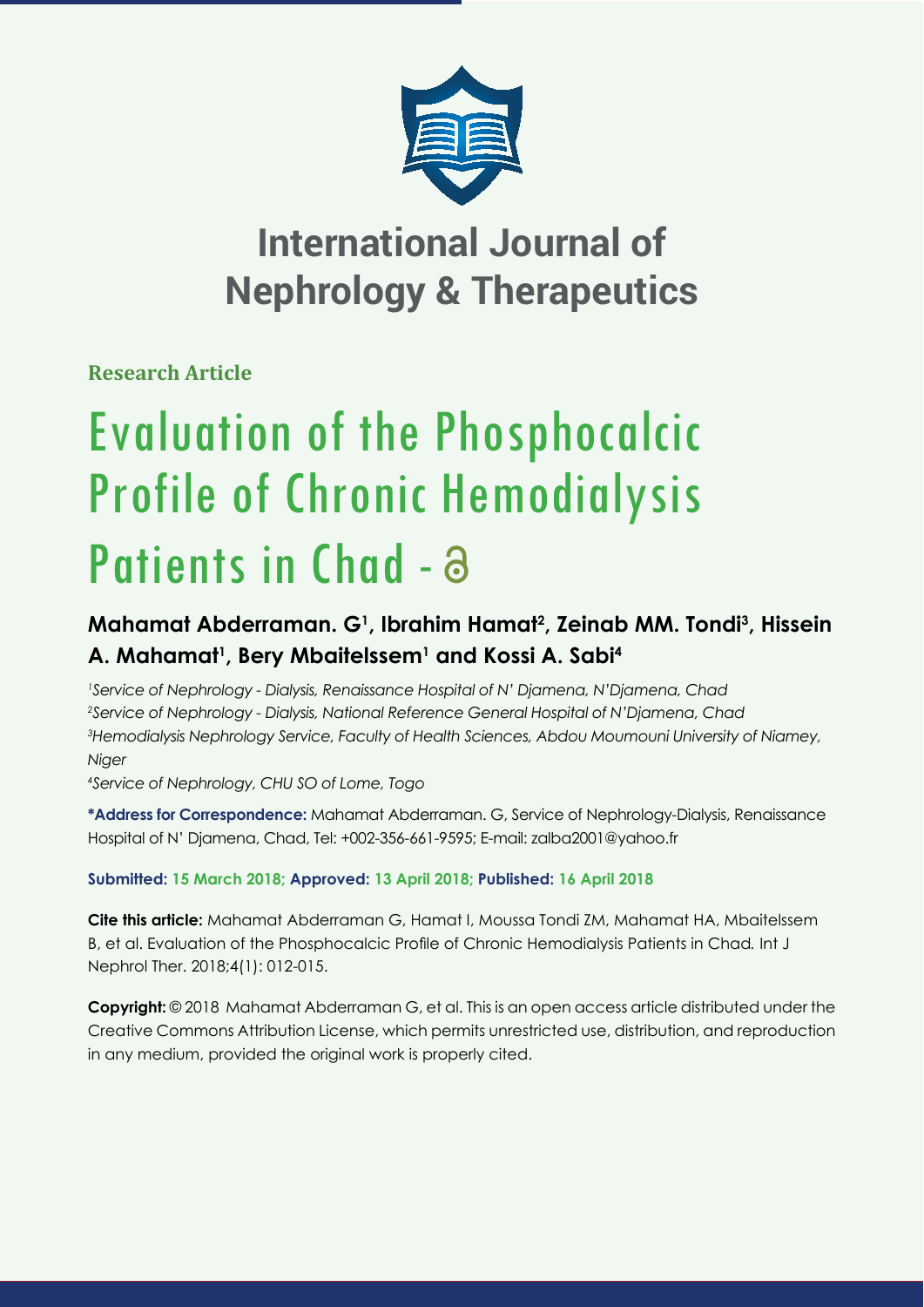#### **ABSTRACT**

**Introduction:** Mineral-Bone Disorders associated with Chronic Kidney Disease (MBD-CKD) lead to life-threatening clinical complications in patients with chronic renal failure. Several studies had shown that serum concentrations of calcium, phosphorus and Parathyroid Hormone (iPTH) were controlled in only a few hemodialysis patients. In Chad, this study was initiated for the first time to evaluate the phosphocalcic profile of chronic hemodialysed patients of N'Djamena.

**Methodology**: This was a cross-sectional, descriptive, analytical study carried out over 6 months (February 15 to August 15, 2015) in the hemodialysis units of the General Hospital of National Reference and the Renaissance Hospital of N'Djamena. Were included all chronic hemodialysis patients for at least 6 months whose records included serum calcium, phosphatemia, vitamin D 25 OH and intact parathyroid hormone.

**Results:** Fifty-two (52) out of 90 files were selected. The sex ratio was 0.92. The average age was 50.04 years [18 and 84 years]. Diabetic nephropathy, nephroangiosclerosis and indeterminate nephropathy accounted for respectively 40.4% (n = 21), 23.1% (n = 12) and 32.7% (n = 17). The seniority in hemodialysis was 35.4 months [8 months - 204 months]. The average duration of hemodialysis sessions was 9.24 hours per week [8-10 hours]. Hypocalcaemia was noted in 23 patients (44.2%). Mean phosphatemia was 41.93 mg/l [11.56 - 110 mg/l]. It was noted that 30.8% of patients had normal phosphatemia. Hyperphosphatemia was observed in 22 patients, as 42.3%. In bivariate analysis, the association between phosphatemia and bone pain was statistically significant ( $p = 0.031$ ). The average concentration of 25 (OH) D was 20.75 ng / ml [11.56 - 38.10 ng / ml]. Deficiency of 25 (OH) D was noted in 92.3% of patients. Secondary hyperparathyroidism (PTHi > 500 pg/ml) was observed in 14 patients, as 27%.

**Conclusion:** The prevalence of MBD-CKD was 57.5%. The compliance rate of the indicators compared to the recommendations KDIGO 2009 state of the order of 30.8% for phosphatemia; 48.1% for total serum calcium; 25% for the PTHi and 7.7% of the 25 (OH ) vitamin D.

**Keywords:** MBD-CKD; Dialysis; N'Djamena; Chad

#### **ABBREVIATIONS**

MBD-CKD: Mineral Bone Disorders related to Chronic Kidney Disease; iPTH: Intact Parathyroid Hormone; BMI: Body Mass Index; Hypertension: High Blood Pressure; GHNR: General Hospital of National Reference; RH: Renaissance Hospital; ALP: Alkaline Phosphatase; CRP: C Reactive Protein

#### **INTRODUCTION**

Mineral Bone Disorders related to Chronic Kidney Disease (MBD-CKD) are defined by the international recommendations KDIGO (Kidney Disease Improving Global Outcomes) in 2009, as disturbances of phosphocalcic metabolism and their consequences on the skeleton (fragility by osteopenia) and on the soft tissues by metastatic calcifications in the joints, vessels and certain viscera, in particular heart and lung [1-3]. Several studies have shown that serum concentrations of calcium, phosphate and Intact Parathyroid Hormone (iPTH) were poorly controlled in chronic hemodialysis patients, thus exposing them to high morbidity and mortality [4]. Few studies have been conducted in Africa on these disorders. In Chad, this work is being undertaken for the first time. It aims to evaluate the epidemiological, clinical and paraclinical phosphocalcic profile of chronic hemodialysis patients in N'Djamena and then compare them with the KDIGO 2009 recommendations.

#### **METHODOLOGY**

This was a cross-sectional, descriptive, analytical study conducted over six months (February 15 to August 15, 2015) in the hemodialysis units of the National Reference General Hospital (GHNR) and Renaissance Hospital de the (RH) of N'Djamena. These are 2 referral and level 3 hospitals with 250 beds each, located in N'Djamena (capital of Chad). They are the only 2 hospitals in Chad with public hemodialysis units. The GHNR has 16 hemodialysis generators and the RH has 10 machines including a multifiltrate generator. Were included in the study all records of chronic hemodialysis patients for at least 6 months. All patients had benefited from phosphocalcic assessment including calcemia, phosphatemia, vitamin D 25 OH and intact parathyroid hormone levels. Patients who had undergone hemodialysis for less than 6 months and / or had at least one calcemia and one phosphatemia were excluded from the study. The variables studied were epidemiological (sex, age, occupation, educational level, weight, height, BMI, field), clinical (bone pain, pathological fracture and pruritus) and paraclinical (calcemia, phosphatemia, vitamin D 25 OH, intact parathyroid hormone, blood count, total alkaline phosphatase, albuminemia, CRP).

Concerning the definition of the operational variables by KDIGO 2009:

- Normal serum calcium is defined as 88 to 104 mg/l. A serum calcium lower than 88 mg/l defines hypocalcaemia. Calcemia greater than 104 mg/l defines hypercalcemia.
- Phosphatemia is normal between 25 and 45 mg/l. Hyperphosphatemia is defined as more than 45 mg/l and hypophosphatemia is less than 25 mg/l.
- The PTHi is normal between 120 and 540 pg/l. Hypoparathyroidism is PTHi less than 120 pg/l while hyperparathyroidism is PTHi greater than 540 pg/l.
- Native Vitamin D is normal when its level is above 30 ng/l. Deficiency and / or insufficiency, are noted if rate is lower than 30 ng/l.

The data were collected on a survey sheet, analyzed by SPSS software (Statistics Package for Social Sciences) 17.0. The results were presented in percentage and average form. The value of  $p$  is considered significant if it is  $< 0.05$ .

#### **RESULTS**

Fifty-two (52) out of 90 files were selected. There were 27 women  $(51.9%)$  and 25 men  $(48.1%)$ , as a sex ratio of 0.92. The average age was 50.04 years with extremes of 18 years and 84 years. The age range between 40-59 years was 50% of cases. Housewives and civil servants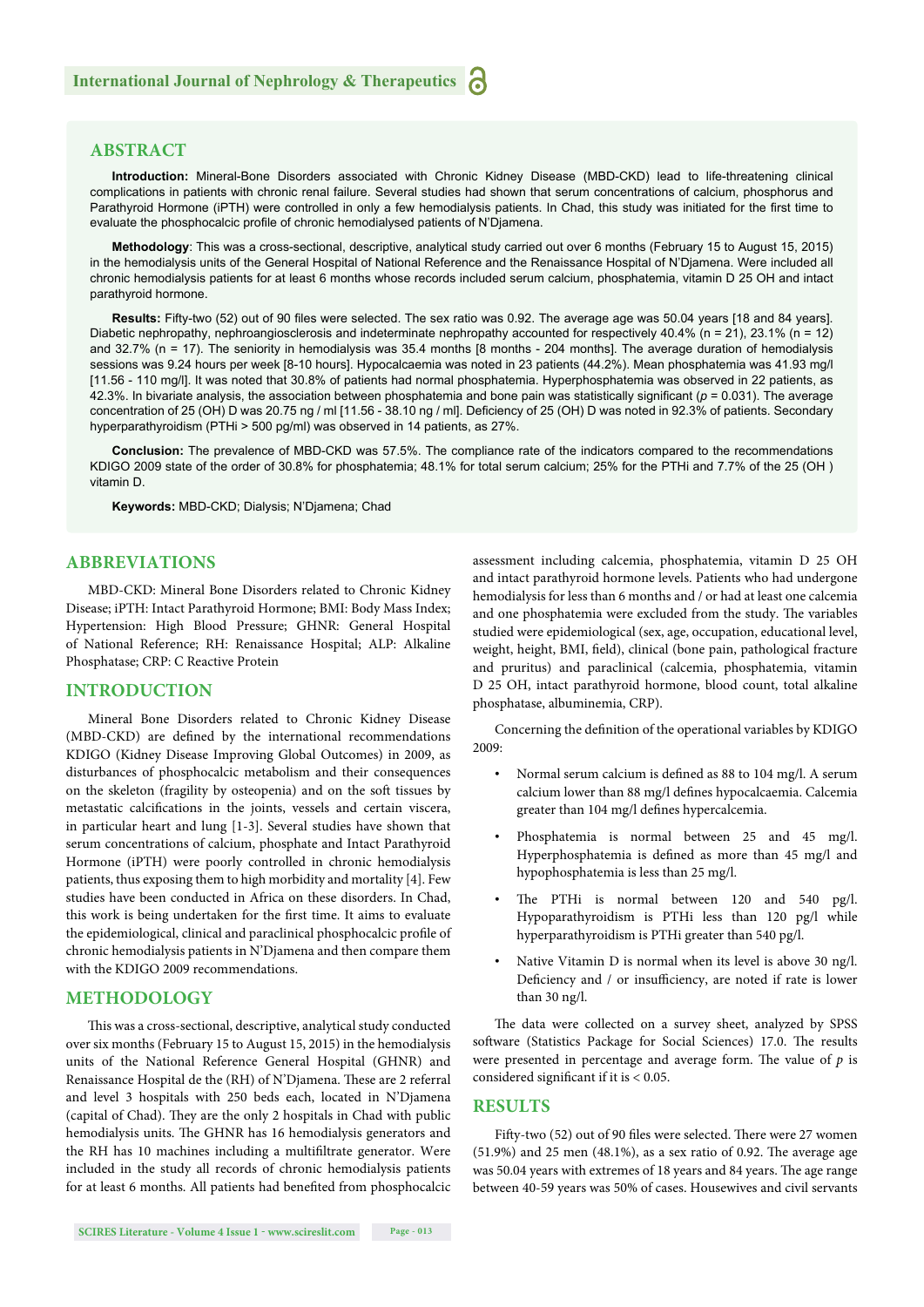#### **International Journal of Nephrology & Therapeutics** 6

accounted respectively for 32.2% and 28.7%. Diabetic nephropathy, nephroangiosclerosis and indeterminate nephropathy accounted respectively for 40.4% (n = 21), 23.1% (n = 12) and 32.7% (n = 17). The seniority in hemodialysis was 35.4 months [8 months - 204 months]. Average duration of hemodialysis sessions was 9.24 hours per week [8-10 hours]. Average Body Mass Index (BMI) was 22.95 kg/m<sup>2</sup> [17.31 - 30.81 kg/m<sup>2</sup>]. It was normal in 41 patients (79%). There were 6% of obese patients and 15% of overweight patients. Bone pain was present in 32.7% of cases. Pathological fractures and pruritus were noted respectively in 4% and 13.5% of patients. Mean hemoglobin was 8.49 g/dl [4.2 and 12.6 g/dl]. Anemia was severe (less than 8 g/dl) in 30 patients, as 57.7%. CRP was greater than 6 mg/l in 28.4% of patients. The mean albumin level was  $35.07$  g/l  $[12.20 - 70.00]$ g/l]. It was normal in 50% of cases (40 and 50 g/l). Hypoalbuminemia was noted in 48.1%. Mean serum calcium was 87.48 mg/l [38.8 - 110.45 mg/l]. She was normal in 48.1%. Hypocalcaemia was noted in 23 patients (44.2%). Mean phosphatemia was 41.93 mg/l [11.56 - 110 mg/l]. It was noted that 30.8% of patients had normal phosphatemia. Hyperphosphatemia was observed in 22 patients, as 42.3%. In bivariate analysis, the association between phosphatemia and bone pain was statistically significant ( $p = 0.031$ ). The average concentration of 25 (OH) D was 20.75 ng/ml [11.56 - 38.10 ng/ml]. Deficiency of 25 (OH) D was noted in 92.3% of patients. Fifty percent of patients had mild vitamin D deficiency. The mean concentration of intact parathyroid hormone was 588.84 μg/ml [10.50 - 1455.10 μg/ml]. It was noted that 11.5% of patients had normal PTHi levels. Secondary hyperparathyroidism was observed in 14 patients (27%). Total alkaline phosphatase was not measured in any patient. There were 30.4% of patients who received calcium carbonate as phosphate buffers and 31.1% oral calcium to correct hypocalcaemia with an average dosage of  $1.5$  g/d. The combination Calcium-Vitamin D native was noted in 7.7% of patients. No parathyroidectomy was performed. There were no significant associations between other clinical and paraclinical variables.

#### **DISCUSSION**

The compliance of the indicators with the KDIGO recommendations 2009 status of the order of 30.8% for phosphatemia, 48.1% for total serum calcium, 25% for iPTH and 7.7% of 25 (OH ) vitamin D. The average age of patients in our series was comparable to that found in Senegal in 2015 by Mahamat Abderraman et al. [5] and in Morocco in 2013, by Benabdellah et al. [6]. It was lower than the results of Pelletier et al. [7] who noted an age of 62 years. This discordance between African countries and Western countries is explained by life expectancy, greater access to care and the quality of care in Europe [8,9]. Hypertension and diabetes were the leading causes of chronic renal failure in our study. These results were similar to those found in Senegal in 2015, which accounted for 51% of vascular causes [5]. Seventeen patients (32.7%) had bone pain and 15.3% (n = 7) had pruritus. Our results were close to those observed by Ibrahim in Bamako: bone pain 31.5% and pruritus 13.6%. In contrast, Benabdellah et al. [6] in Morocco reported a different outcome with more joint pain and pruritus with 67.4% and 15.6% respectively. The association of bone pain and hyperphosphatemia was significant ( $p = 0.031$ ). For hemodialysis, the dialysate concentration was fixed in the 2 dialysis centers at 1.5 mmol/l. Comparatively, Mahamat Abderraman et al. [5] in Senegal in 2015 and Laradi et al. [8] in France in 2011 reported that 28.1% in Senegal and 36.4% in France of chronic hemodialysis patients were treated with calcium bicarbonate as a phosphate binder

with an average dose respectively of 2.7 g/day and 1.16 g/day ; 11.9% [5] and 22.7% [8] by Sevelamer with an average dosage respectively of 1850 mg/day and 1600 mg/day. The phosphate binder in our study was calcium bicarbonate given its availability and affordability at a rate of 30.4%. Our study's calcemia was consistent with KDIGO in 48.1% against 63.7% in Senegal [5] and 62.7% in France [8]. It was noted that 44.2% of patients had hypocalcaemia. Our results showed that normal serum calcium and normal phosphatemia were lower than those found in the literature. This could be explained by under dialysis (number of hours per week < 12 weeks) but also by the lack of use of the therapeutic native vitamin D. Hypophosphatemia associated with hypoalbuminemia may be the cause of the precarious nutritional status of patients in our study exposing them to excess mortality. Hyperphosphatemia (42.3%) and hyperparathyroidism (27%) were higher than those recorded in Senegal [5] respectively with 30.8% and 42.6%. This high rate would explain the presence of bone pain in one-third of patients in our series, especially since the association between hyperphosphatemia and bone pain was statistically significant. Only 23 patients had benefited from iPTH assay. Of these, 11.5% had iPTH rate in KDIGO standards. It was well below those recorded in Senegal, France and Morocco with respectively 24.3% [5]; 41.1% [8] and 68.2% [6]. There was 27% of hyperparathyroidism. This rate of hyperparathyroidism would be even higher if all patients had iPTH test confirming the high proportion of hyperphosphatemia (42.3%). The KDIGO compliance rate of vitamin 25OH vitamin D was 7.7% of the patients who did the dosage (n = 15). It is lower than the results obtained in Senegal [5] and France [8] with respectively 22.5% and 30%. Nearly 95% of patients had vitamin D deficiency. This could explain the inflammatory status (28.4% of patients with high CRP), malnutrition. These results are explained by the low prescription of vitamin D native and active supplementation in CKD patients and the high price of its laboratory dosage. Since patients with vitamin D deficiency have a higher mortality rate [10], systematic supplementation with vitamin D would be desirable. This has been demonstrated in several studies that have reported improved survival in hemodialysis patients who have received active vitamin D  $[11, 12]$ . They are consistent with world literature. Recent results from a cohort of hemodialysis patients in United States of America had revealed that 78% of them had vitamin D deficiency [13]. In contrast, the association between vitamin D deficiency and bone pain was not significant in our study. The comparison between our results and those of the other studies is summarized in table 1.

#### **CONCLUSION**

This first work on mineralo-bone complications in chronic hemodialysis patients in Chad took place in the 2 largest hospitals in N'Djamena which have hemodialysis units. The prevalence of MBD - CKD was 57.7%. The compliance rate of the indicators studied compared to the KDIGO 2009 recommendations was 30.8% for phosphatemia; 48.1% for total serum calcium; 25% for the PTHi and 7.7% of the 25 (OH) vitamin D. Our KDIGO-compliant results are lower than those found in the literature. We must improve the quality of care by achieving optimal dialysis with close monitoring of our patients to improve their quality of life. However, our study had many limitations. This is the weakness of the sample but also the lack of dosage of certain parameters (iPTH, vitamin D and total alkaline phosphatase) that could not be determined in all patients. This work can be improved for the study of vascular calcification by the realization of the abdomen without preparation and echocardiography.